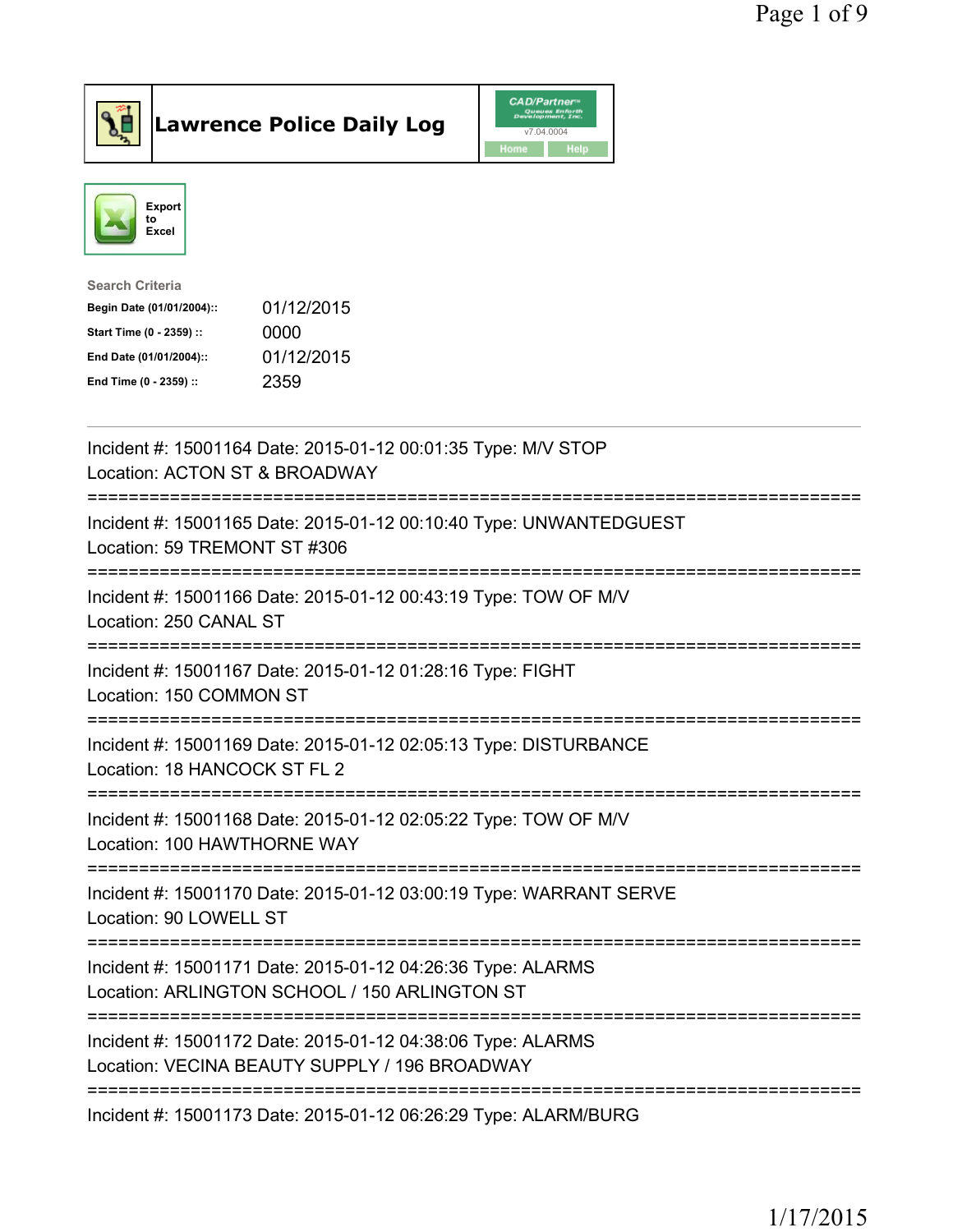| Location: VECINA BEAUTY SUPPLY / 196 BROADWAY                                                                                                 |
|-----------------------------------------------------------------------------------------------------------------------------------------------|
| Incident #: 15001174 Date: 2015-01-12 06:39:10 Type: ALARMS<br>Location: 107 MARBLE AV<br>===============================                     |
| Incident #: 15001175 Date: 2015-01-12 06:54:33 Type: B&E/PROG<br>Location: 65 HOLLY ST<br>===============================                     |
| Incident #: 15001176 Date: 2015-01-12 06:56:10 Type: AUTO ACC/NO PI<br>Location: ANDOVER ST & CARLETON ST<br>;=============================== |
| Incident #: 15001177 Date: 2015-01-12 07:40:52 Type: CK WELL BEING<br>Location: 490 HAMPSHIRE ST #304                                         |
| Incident #: 15001178 Date: 2015-01-12 08:02:50 Type: MV/BLOCKING<br>Location: 12 BEDFORD ST                                                   |
| Incident #: 15001179 Date: 2015-01-12 08:03:12 Type: TRANSPORT<br>Location: JUVENILE LOCKUP / LOWELL MASS                                     |
| Incident #: 15001180 Date: 2015-01-12 08:04:47 Type: PARK & WALK<br>Location: CVS PHARMACY / 266 BROADWAY                                     |
| ;==============================<br>Incident #: 15001181 Date: 2015-01-12 08:39:18 Type: INVEST CONT<br>Location: 18 HANCOCK ST                |
| Incident #: 15001182 Date: 2015-01-12 08:46:56 Type: TRESPASSING<br>Location: 45 BROADWAY                                                     |
| Incident #: 15001183 Date: 2015-01-12 08:53:11 Type: SUS PERS/MV<br>Location: 379 HOWARD ST                                                   |
| Incident #: 15001184 Date: 2015-01-12 08:56:45 Type: E911 HANGUP<br>Location: 102 RIVER POINTE WY                                             |
| Incident #: 15001185 Date: 2015-01-12 09:24:34 Type: LARCENY/PAST<br>Location: 70 N PARISH RD                                                 |
| ==================================<br>Incident #: 15001186 Date: 2015-01-12 09:28:53 Type: SUS PERS/MV<br>Location: 102 RIVERPOINT            |
| Incident #: 15001187 Date: 2015-01-12 09:38:25 Type: RECOV/STOL/MV<br>Location: 66 BROMFIELD ST                                               |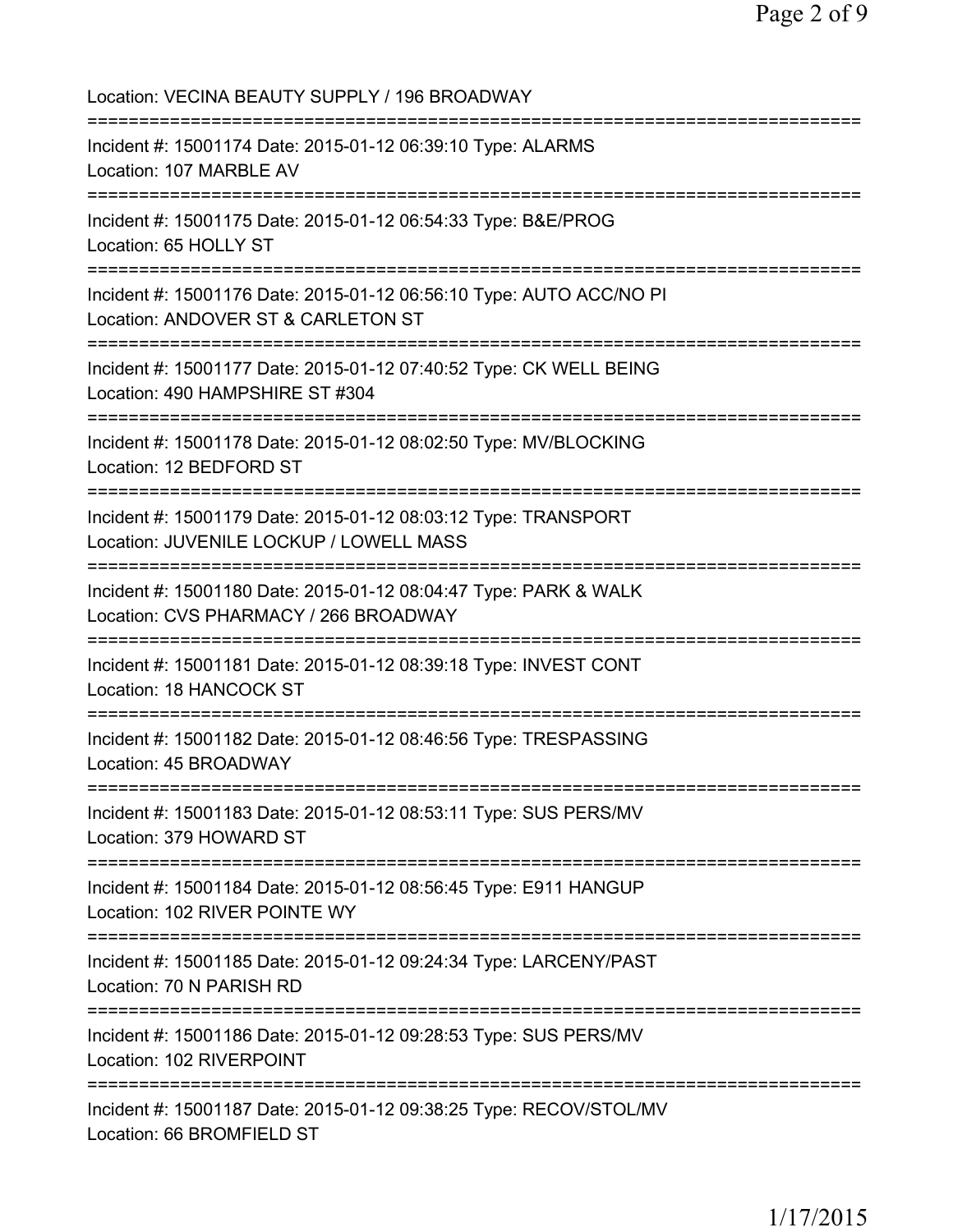| Incident #: 15001188 Date: 2015-01-12 09:44:54 Type: PARK & WALK<br>Location: 300 CANAL ST                                                          |
|-----------------------------------------------------------------------------------------------------------------------------------------------------|
| Incident #: 15001189 Date: 2015-01-12 09:47:30 Type: 911 HANG UP<br>Location: 121 MARSTON ST                                                        |
| Incident #: 15001190 Date: 2015-01-12 09:53:04 Type: WARRANT SERVE<br>Location: 86 S BROADWAY                                                       |
| Incident #: 15001191 Date: 2015-01-12 10:07:53 Type: ALARM/HOLD<br>Location: POCINA RESD / 48 OLIVE AV                                              |
| Incident #: 15001192 Date: 2015-01-12 10:13:55 Type: INVESTIGATION<br>Location: 102 RIVER POINTE WY                                                 |
| Incident #: 15001193 Date: 2015-01-12 10:26:52 Type: INVESTIGATION<br>Location: 62 BEACON ST                                                        |
| Incident #: 15001194 Date: 2015-01-12 10:43:36 Type: TOW OF M/V<br>Location: LOWELL ST & LOWELL TER<br>=========================                    |
| Incident #: 15001195 Date: 2015-01-12 10:47:36 Type: M/V STOP<br>Location: HAVERHILL ST & WEST ST                                                   |
| Incident #: 15001198 Date: 2015-01-12 10:50:04 Type: ASSSIT OTHER PD<br>Location: 293 JACKSON ST                                                    |
| Incident #: 15001196 Date: 2015-01-12 10:50:13 Type: ALARM/BURG<br>Location: PIMENTEL RESD / 30 SULLIVAN AV<br>==================================== |
| Incident #: 15001197 Date: 2015-01-12 10:50:56 Type: PARK & WALK<br>Location: BROADWAY & HAVERHILL ST                                               |
| Incident #: 15001199 Date: 2015-01-12 11:07:04 Type: CK WELL BEING<br>Location: 201 RIVER POINTE WY #1106                                           |
| Incident #: 15001200 Date: 2015-01-12 11:36:17 Type: RECOV/STOL/MV<br>Location: 394 HOWARD ST                                                       |
| Incident #: 15001201 Date: 2015-01-12 11:37:41 Type: MAL DAMAGE<br>Location: 84 HOWARD ST                                                           |
|                                                                                                                                                     |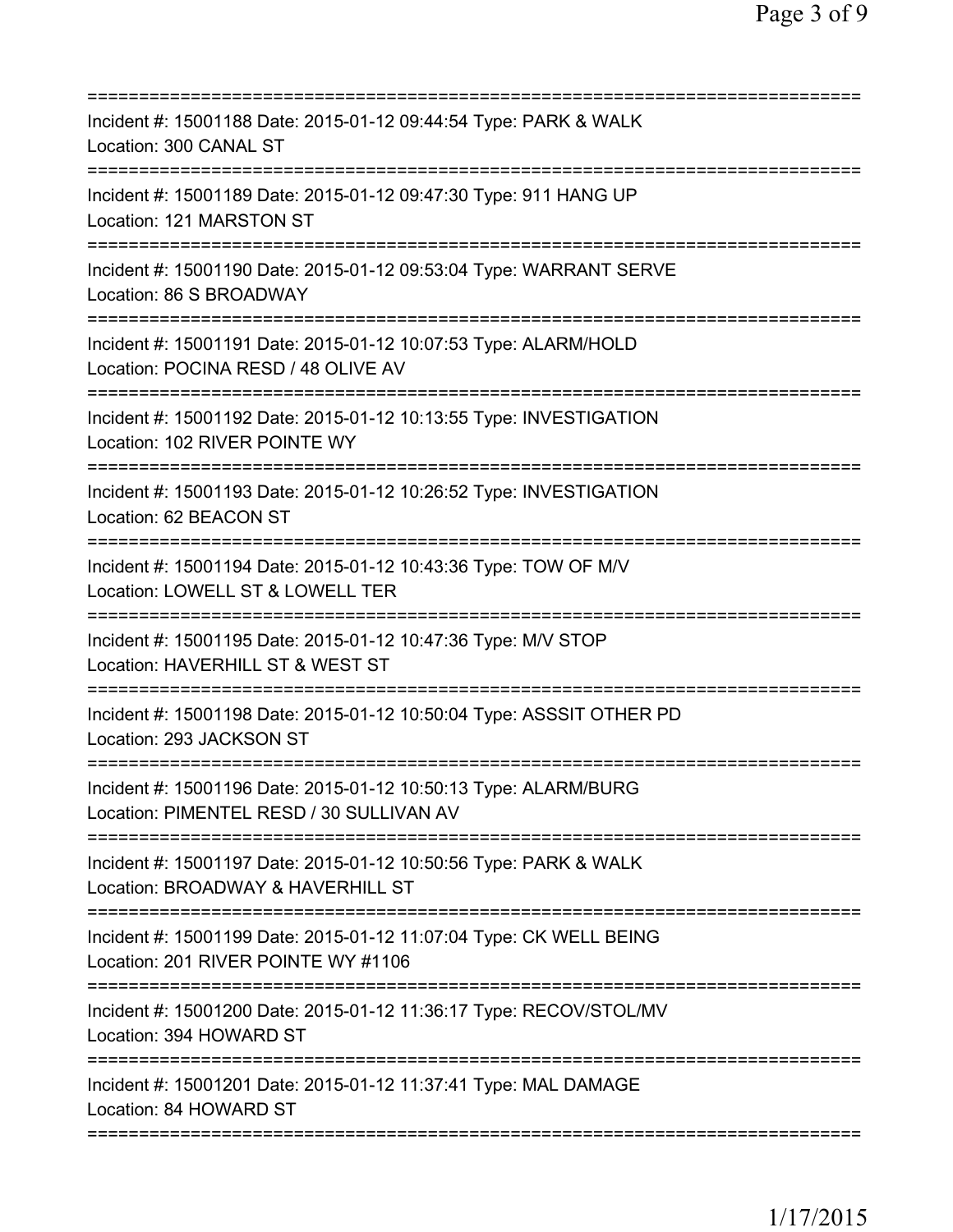| Incident #: 15001202 Date: 2015-01-12 11:49:15 Type: MAL DAMAGE<br>Location: 1 HANCOCK ST                        |
|------------------------------------------------------------------------------------------------------------------|
| Incident #: 15001203 Date: 2015-01-12 11:50:34 Type: PARK & WALK<br>Location: BROADWAY & HAVERHILL ST            |
| Incident #: 15001204 Date: 2015-01-12 12:05:46 Type: B&E/PROG<br>Location: 51 NESMITH ST                         |
| Incident #: 15001205 Date: 2015-01-12 12:15:27 Type: DRUG VIO<br>Location: MASS AV & 495                         |
| Incident #: 15001206 Date: 2015-01-12 12:23:31 Type: MV/BLOCKING<br>Location: 11 FLORENCE AV                     |
| Incident #: 15001207 Date: 2015-01-12 13:05:48 Type: B&E/PAST<br>Location: 53 SALEM ST #3                        |
| Incident #: 15001208 Date: 2015-01-12 13:17:18 Type: M/V STOP<br>Location: 198 BROADWAY                          |
| Incident #: 15001209 Date: 2015-01-12 13:24:24 Type: TOW OF M/V<br>Location: 76 ABBOTT ST                        |
| -----------<br>Incident #: 15001210 Date: 2015-01-12 13:27:45 Type: M/V STOP<br>Location: HAVERHILL ST & WEST ST |
| Incident #: 15001211 Date: 2015-01-12 13:48:04 Type: M/V STOP<br>Location: HAVERHILL ST & WEST ST                |
| Incident #: 15001212 Date: 2015-01-12 13:54:15 Type: AUTO ACC/NO PI<br>Location: FULTON ST & PROSPECT ST         |
| Incident #: 15001213 Date: 2015-01-12 14:05:17 Type: M/V STOP<br>Location: 342 BROADWAY                          |
| Incident #: 15001214 Date: 2015-01-12 14:07:21 Type: AUTO ACC/NO PI<br>Location: 50 ESSEX ST                     |
| Incident #: 15001215 Date: 2015-01-12 14:18:54 Type: M/V STOP<br>Location: FLORENCE ST & WEST ST                 |
| Incident #: 15001216 Date: 2015-01-12 14:26:33 Type: M/V STOP                                                    |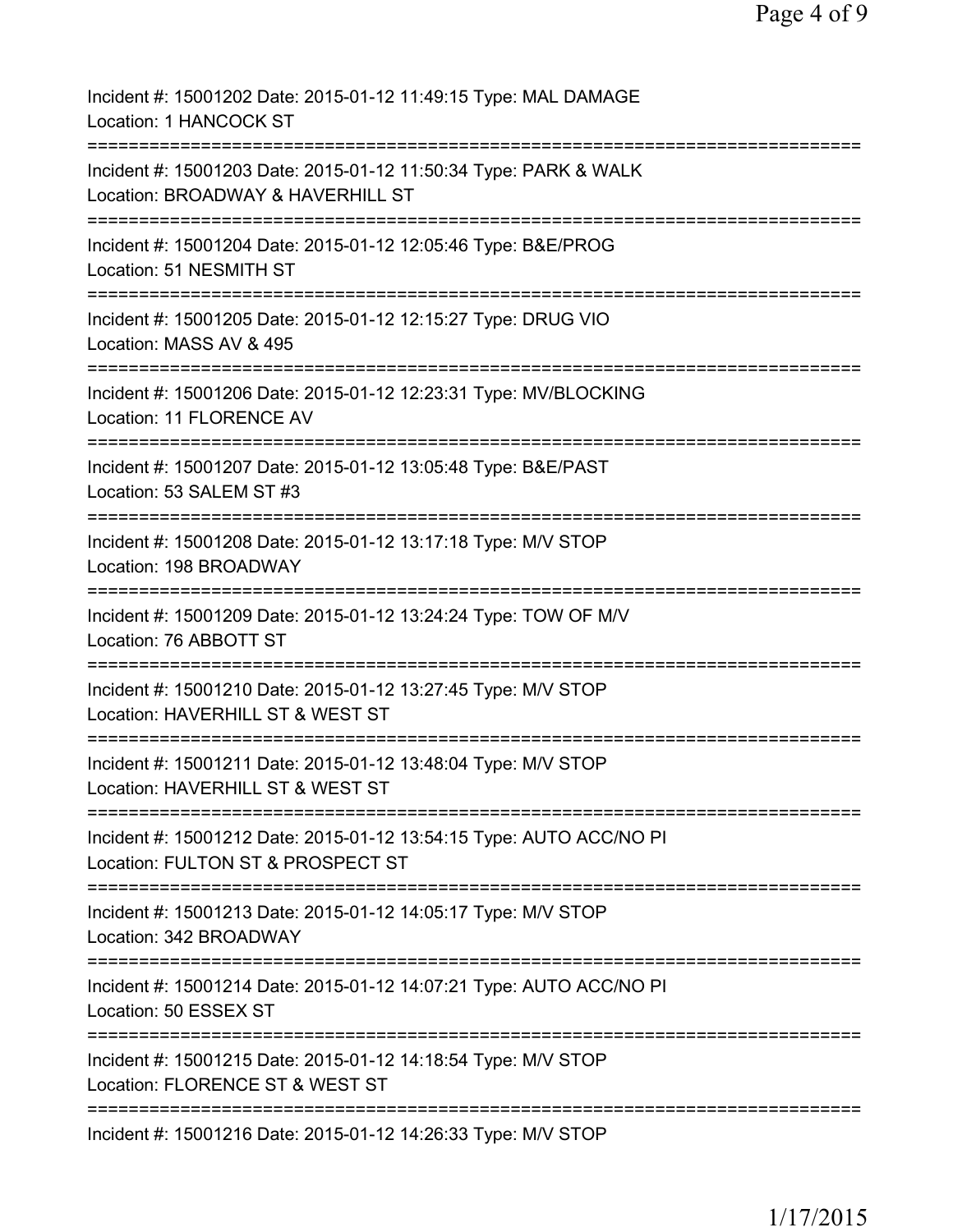Location: BROADWAY & HAVERHILL ST =========================================================================== Incident #: 15001218 Date: 2015-01-12 14:36:17 Type: DK (DRUNK) Location: MERRIMACK VALLEY TRANSPORTATION / COMMON ST =========================================================================== Incident #: 15001217 Date: 2015-01-12 14:37:26 Type: M/V STOP Location: HAVERHILL ST & WEST ST =========================================================================== Incident #: 15001219 Date: 2015-01-12 14:46:56 Type: TOW OF M/V Location: ALDER ST & HAMPSHIRE ST =========================================================================== Incident #: 15001220 Date: 2015-01-12 14:47:59 Type: M/V STOP Location: HAVERHILL ST & WEST ST =========================================================================== Incident #: 15001221 Date: 2015-01-12 14:53:20 Type: 209A/SERVE Location: 65 FRANKLIN ST =========================================================================== Incident #: 15001222 Date: 2015-01-12 15:02:19 Type: 209A/SERVE Location: 107 GARDEN ST #3R =========================================================================== Incident #: 15001223 Date: 2015-01-12 15:18:47 Type: DRUG VIO Location: EUTAW ST & FERN ST =========================================================================== Incident #: 15001224 Date: 2015-01-12 15:30:42 Type: M/V STOP Location: CRAWFORD ST & N PARISH RD =========================================================================== Incident #: 15001225 Date: 2015-01-12 15:35:46 Type: DOMESTIC/PROG Location: 220 MERRIMACK ST =========================================================================== Incident #: 15001226 Date: 2015-01-12 15:39:16 Type: 911 HANG UP Location: ARLINGTON SCHOOL / 150 ARLINGTON ST =========================================================================== Incident #: 15001227 Date: 2015-01-12 15:39:38 Type: TRESPASSING Location: ANDOVER ST & OSGOOD ST =========================================================================== Incident #: 15001228 Date: 2015-01-12 15:52:51 Type: MEDIC SUPPORT Location: 60 UNION ST FL 1 =========================================================================== Incident #: 15001229 Date: 2015-01-12 16:15:07 Type: STOL/MV/PAS Location: 32 BUSWELL ST =========================================================================== Incident #: 15001230 Date: 2015-01-12 16:46:52 Type: WARRANT SERVE Location: MONROE MUFFLER / WINTHROP AVE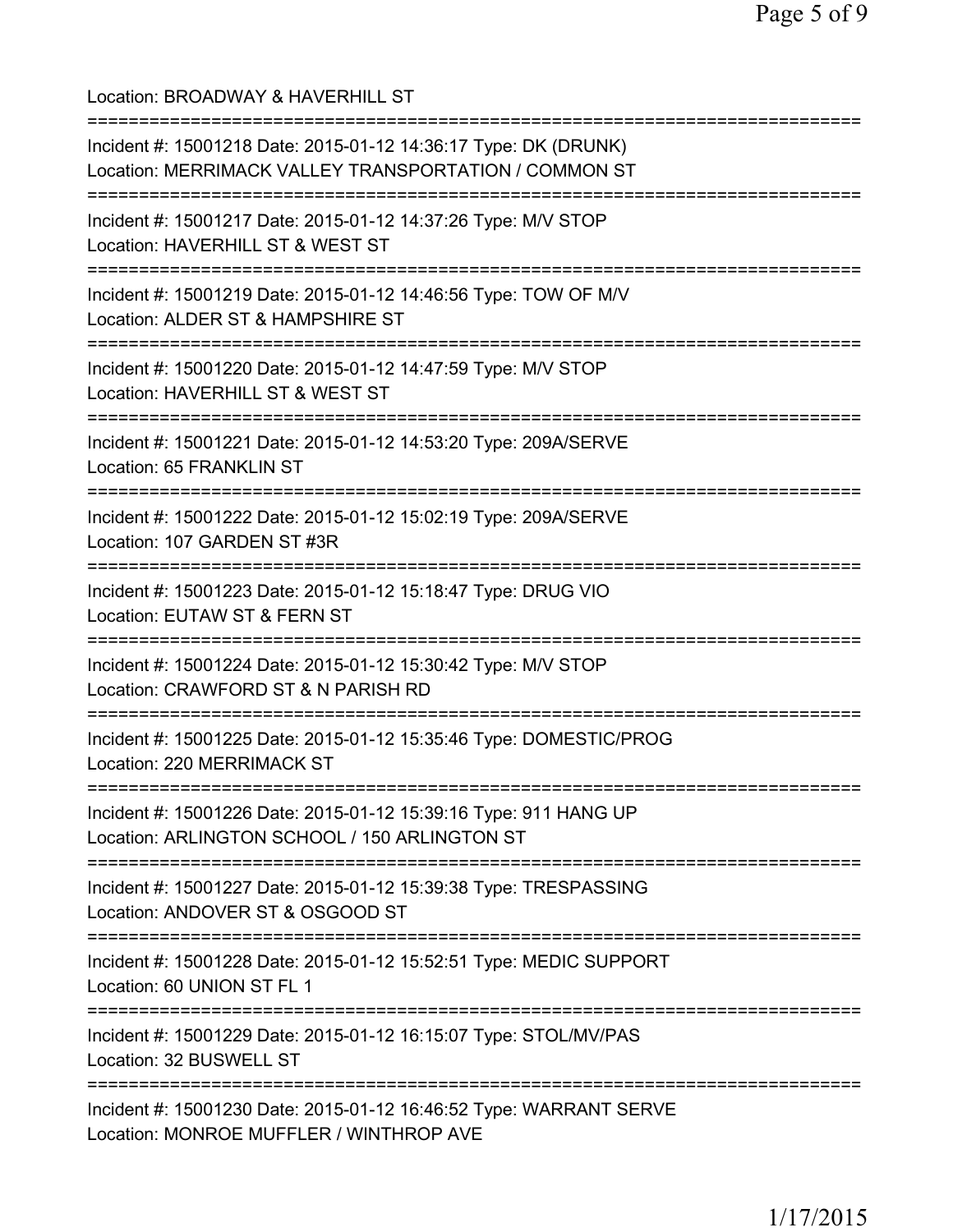| Incident #: 15001231 Date: 2015-01-12 16:54:39 Type: MEDIC SUPPORT<br>Location: 71 HAWLEY ST                                                      |
|---------------------------------------------------------------------------------------------------------------------------------------------------|
| Incident #: 15001232 Date: 2015-01-12 16:56:32 Type: ALARM/BURG<br>Location: NUNEZ RESD / 21 WILLOUGHBY ST<br>=================================== |
| Incident #: 15001233 Date: 2015-01-12 16:56:39 Type: SHOPLIFTING<br>Location: WALGREENS / 220 S BROADWAY                                          |
| Incident #: 15001234 Date: 2015-01-12 17:10:08 Type: B&E/PROG<br>Location: 277 JACKSON ST FL 2                                                    |
| Incident #: 15001235 Date: 2015-01-12 17:15:41 Type: WARRANT SERVE<br>Location: 90 LOWELL ST                                                      |
| Incident #: 15001236 Date: 2015-01-12 17:18:39 Type: HIT & RUN M/V<br>Location: LAWRENCE ST & PARK ST                                             |
| ==========================<br>Incident #: 15001237 Date: 2015-01-12 17:44:47 Type: DRUG OVERDOSE<br>Location: 28 SPRINGFIELD ST FL 2              |
| Incident #: 15001238 Date: 2015-01-12 17:48:34 Type: DOMESTIC/PAST<br>Location: 22 FITZ ST FL 3                                                   |
| Incident #: 15001239 Date: 2015-01-12 18:02:57 Type: UNWANTEDGUEST<br>Location: DAYBREAK SHELTER / 19 WINTER ST                                   |
| Incident #: 15001240 Date: 2015-01-12 18:03:55 Type: ROBBERY ARMED<br>Location: FLORAL ST & HUDSON AV                                             |
| Incident #: 15001241 Date: 2015-01-12 18:13:16 Type: UNWANTEDGUEST<br>Location: 2 MAY ST #1 FL 1                                                  |
| Incident #: 15001242 Date: 2015-01-12 18:32:06 Type: DISTURBANCE<br>Location: 2 SPRINGFIELD ST #6 FL 2                                            |
| Incident #: 15001243 Date: 2015-01-12 18:51:04 Type: ROBBERY ARMED<br>Location: 5 PEARL ST                                                        |
| Incident #: 15001244 Date: 2015-01-12 19:13:27 Type: HIT & RUN M/V<br>Location: HAVERHILL ST & UNION ST                                           |
|                                                                                                                                                   |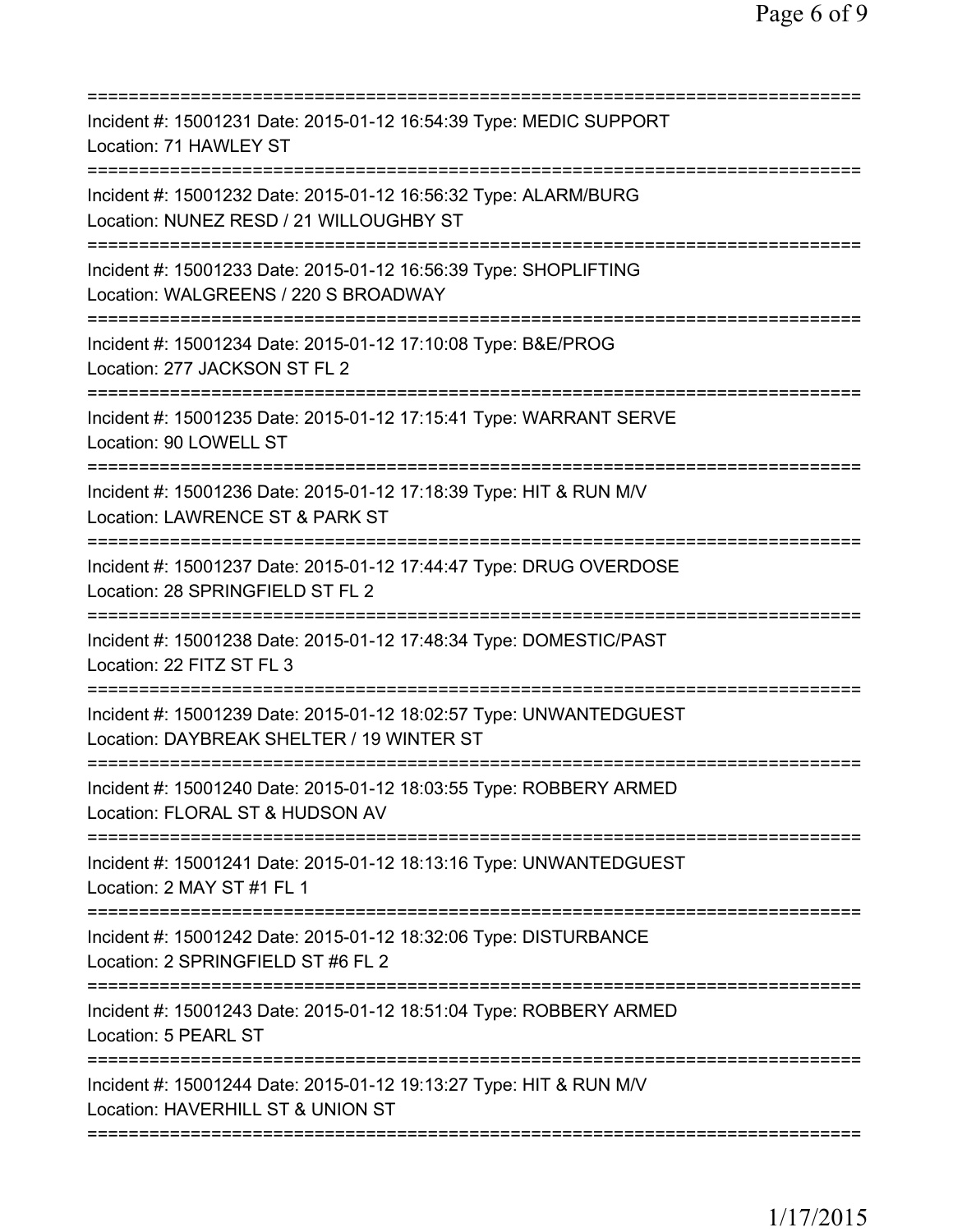| Incident #: 15001246 Date: 2015-01-12 19:19:06 Type: AUTO ACC/PI<br>Location: MERRIMACK & RTE 495                                                        |
|----------------------------------------------------------------------------------------------------------------------------------------------------------|
| Incident #: 15001245 Date: 2015-01-12 19:19:13 Type: UNWANTEDGUEST<br>Location: MCDONALDS / 50 BROADWAY                                                  |
| Incident #: 15001247 Date: 2015-01-12 19:27:02 Type: M/V STOP<br>Location: BROADWAY & ESSEX ST                                                           |
| Incident #: 15001248 Date: 2015-01-12 19:31:23 Type: INVEST CONT<br>Location: 161 S UNION ST FL 3                                                        |
| Incident #: 15001249 Date: 2015-01-12 19:32:22 Type: INVESTIGATION<br>Location: 16 EXETER ST                                                             |
| Incident #: 15001250 Date: 2015-01-12 19:45:34 Type: M/V STOP<br>Location: CANAL ST & HAMPSHIRE ST<br>================                                   |
| Incident #: 15001251 Date: 2015-01-12 19:50:45 Type: M/V STOP<br>Location: BROADWAY & VALLEY ST                                                          |
| Incident #: 15001252 Date: 2015-01-12 19:51:12 Type: M/V STOP<br><b>Location: ALLEN ST</b>                                                               |
| :============================<br>Incident #: 15001253 Date: 2015-01-12 20:02:04 Type: UNKNOWN PROB<br>Location: ESSEX TOWERS / 18 FRANKLIN ST #506B FL 5 |
| Incident #: 15001254 Date: 2015-01-12 20:08:53 Type: M/V STOP<br><b>Location: HIGH ST</b>                                                                |
| Incident #: 15001255 Date: 2015-01-12 20:20:43 Type: ALARM/BURG<br>Location: COMMUNITY ACTION COUNCIL / 305 ESSEX ST                                     |
| Incident #: 15001256 Date: 2015-01-12 20:28:51 Type: HIT & RUN M/V<br>Location: HAVERHILL ST & LAWRENCE ST                                               |
| Incident #: 15001257 Date: 2015-01-12 20:29:55 Type: INVESTIGATION<br>Location: 197 WEST ST                                                              |
| Incident #: 15001259 Date: 2015-01-12 20:34:31 Type: INVESTIGATION<br>Location: CUMBERLAND FARMS / 320 S BROADWAY                                        |
| Incident #: 15001260 Date: 2015-01-12 20:34:34 Type: FRAUD                                                                                               |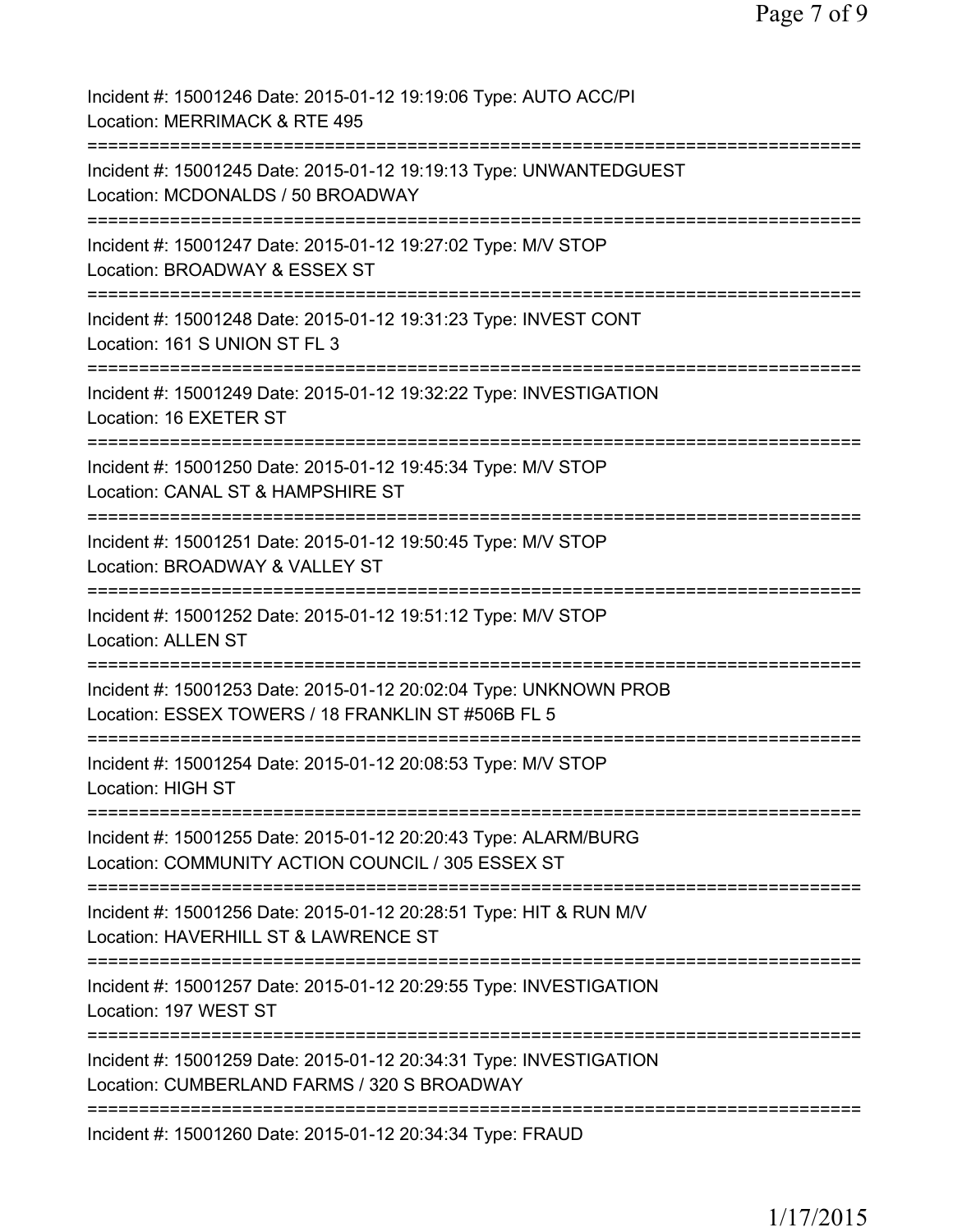Location: 27 WARREN ST =========================================================================== Incident #: 15001258 Date: 2015-01-12 20:36:11 Type: WARRANT SERVE Location: NASSAR FORD / 320 S BROADWAY =========================================================================== Incident #: 15001261 Date: 2015-01-12 21:32:52 Type: SUS PERS/MV Location: 163 UNION ST =========================================================================== Incident #: 15001262 Date: 2015-01-12 21:39:21 Type: M/V STOP Location: BERKELEY ST & SWAN ST =========================================================================== Incident #: 15001263 Date: 2015-01-12 21:42:15 Type: B&E/PROG Location: 64 EXCHANGE ST =========================================================================== Incident #: 15001264 Date: 2015-01-12 21:53:20 Type: MAN DOWN Location: 44 TREMONT ST =========================================================================== Incident #: 15001265 Date: 2015-01-12 22:07:24 Type: THREATS Location: 183 PARKER ST FL 1 =========================================================================== Incident #: 15001266 Date: 2015-01-12 22:17:40 Type: M/V STOP Location: E HAVERHILL ST & HOFFMAN AV =========================================================================== Incident #: 15001267 Date: 2015-01-12 22:19:42 Type: M/V STOP Location: BROADWAY & MANCHESTER ST =========================================================================== Incident #: 15001268 Date: 2015-01-12 22:45:20 Type: M/V STOP Location: AMESBURY ST & METHUEN ST =========================================================================== Incident #: 15001269 Date: 2015-01-12 22:51:00 Type: NOISE ORD Location: 115 JACKSON ST FL 2 =========================================================================== Incident #: 15001270 Date: 2015-01-12 22:57:50 Type: ALARM/BURG Location: LAWRENCE HIGH SCHOOL / 71 N PARISH RD =========================================================================== Incident #: 15001271 Date: 2015-01-12 23:16:21 Type: M/V STOP Location: HAMPSHIRE ST & HAVERHILL ST =========================================================================== Incident #: 15001272 Date: 2015-01-12 23:27:15 Type: TOW/REPOSSED Location: 10 ALLSTON ST ===========================================================================

327 record(s)